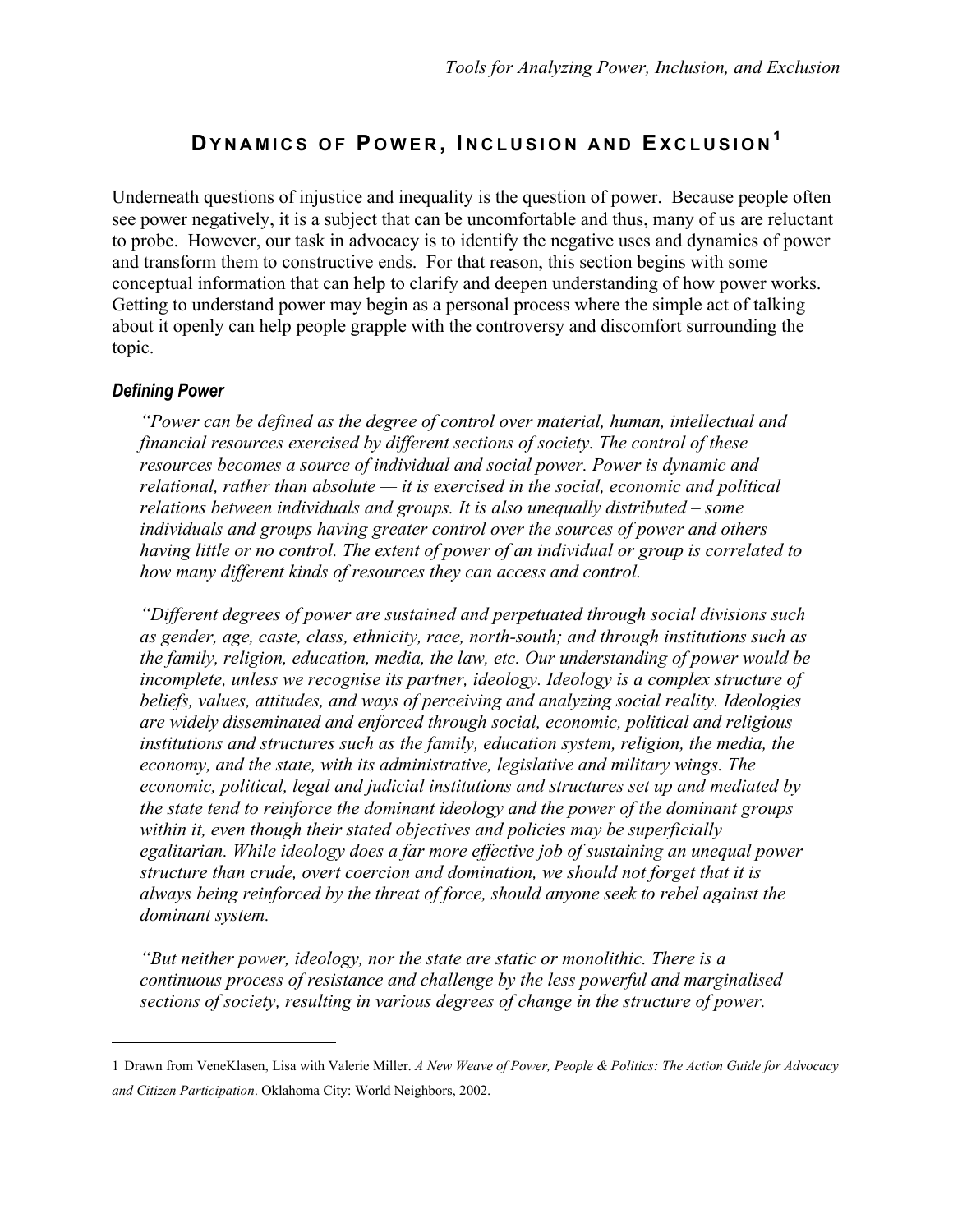*When these challenges become strong and extensive enough, they can result in the total transformation of a power structure."2*

#### *Multiple Dimensions of Power*

Many advocacy strategies focus on a single dimension of power (usually the most visible). However, what makes political power especially difficult to analyze and confront is the fact that it does not always operate in visible ways. There are multiple dimensions of power that are critical to consider when analyzing a problem, planning an intervention, and/or evaluating impact. The less visible dimensions are, of course, more difficult to engage since power tends to be concealed and diffuse, embedded in cultural and social norms and practices.<sup>3</sup>

#### *Visible Power: Observable Decisionmaking*

This level includes the visible and definable aspects of political power – the formal rules, structures, authorities, institutions, and procedures of decisionmaking. Examples include elections, political parties, laws, legislatures, budgets, corporate policy, by-laws, etc. Yet even where fair laws and decisionmaking structures do exist, politics never occurs on an even playing field. Strategies for social justice that target this level of power are usually trying to change the *who*, *how* and *what* of decisionmaking to be more accountable to the poor.

# *Hidden Power: Setting the Political Agenda*

Certain powerful people and institutions maintain their influence by controlling who gets to the decisionmaking table and what gets on the agenda. These dynamics exclude and devalue the concerns and representation of other less powerful groups. Difficulties in gaining media coverage can further

#### **Different Expressions of Power**

**Power over:** Power is seen as a win-lose kind of relationship. Having power involves taking it from someone else, and then, using it to dominate and prevent others from gaining it.

**Power with:** has to do with finding common ground among different interests and building collective strength. Based on mutual support, solidarity and collaboration, it multiplies individual talents and knowledge.

**Power to** refers to the unique potential of every person to shape his or her life and world. When based on mutual support, it opens up the possibilities of joint action, or power with.

**Power within** has to do with a person's sense of self-worth and self-knowledge; it includes an ability to recognize individual differences while respecting others. Power within is the capacity to imagine and have hope; it affirms the common human search for dignity and fulfillment.

inhibit visibility and legitimacy. By preventing important voices and issues from getting a fair public hearing, policymaking can be skewed to benefit a few at the expense of the majority. Strategies that focus on strengthening organizations and movements of the poor can build collective power and new leadership to influence the way the political agenda is shaped and increase their legitimacy and voice.

# *Invisible Power: Shaping Meaning*

Probably the most insidious of the three dimensions of power, invisible power shapes the psychological and ideological boundaries of participation. Significant problems and issues are

<u>.</u>

<sup>&</sup>lt;sup>2</sup> From the Asia Pacific Bureau of Adult Education's (ASPBAE) 1993 study undertaken with FAO's Freedom from Hunger campaign as quoted in *Women's Empowerment in South Asia* – *Concepts and Practices*, Srilatha Batliwala, ASPBAE/FAO (Draft), 1993.

<sup>&</sup>lt;sup>3</sup> See VeneKlasen with Miller (2002).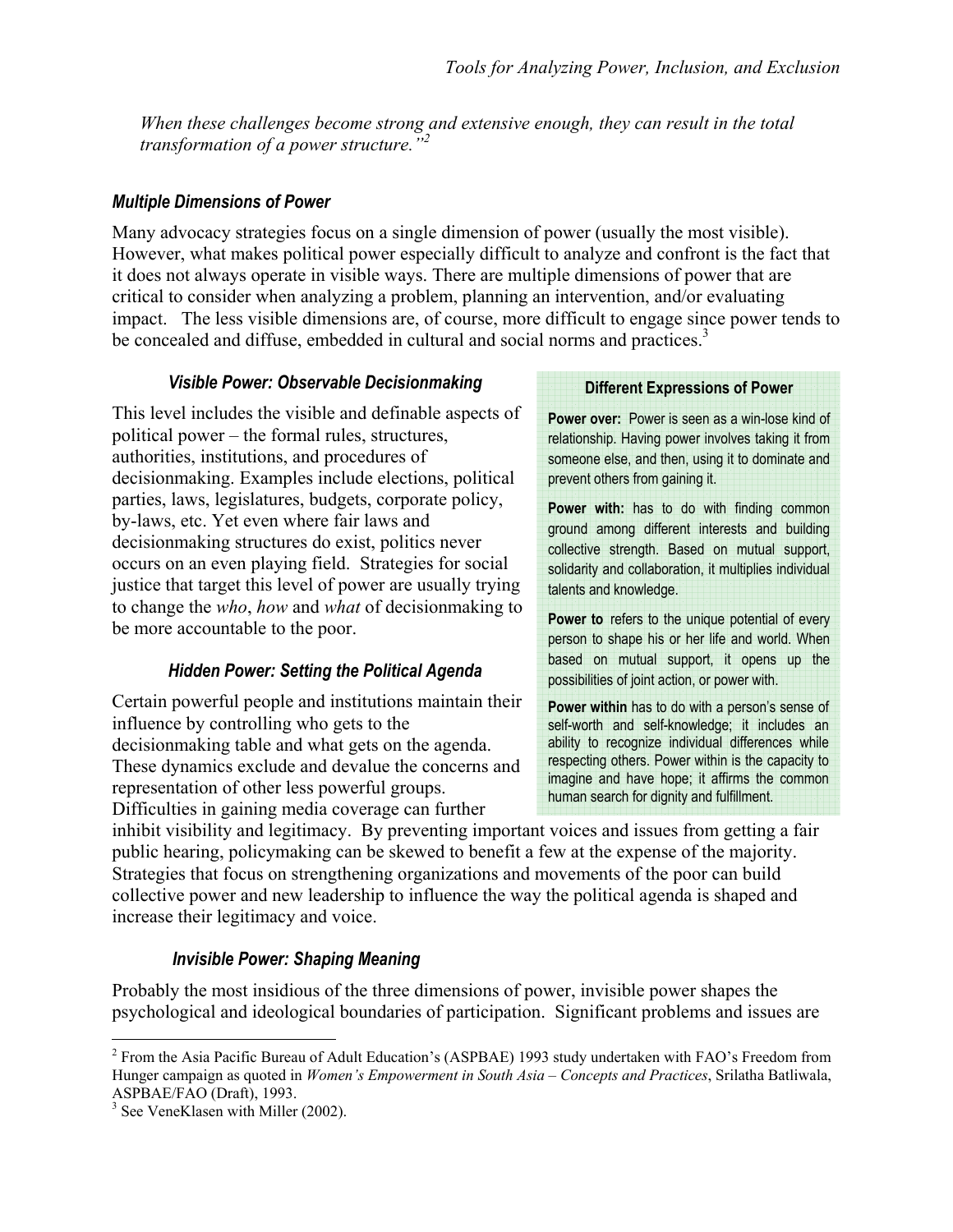not only kept from the decisionmaking table, but also from the minds and consciousness of the different players involved, even those directly affected by the problem. By influencing how individuals think about their place in the world, this level of power shapes people's beliefs, sense of self, and acceptance of their own superiority or inferiority. Processes of socialization, culture and ideology perpetuate exclusion and inequality by defining what is normal, acceptable and safe. Justice strategies in this area target social and political culture as well as individual consciousness to transform the way people perceive themselves and those around them.

Developing empowering strategies for justice and solidarity requires attention to how the strategy may address or impact these various dimensions of power. In the following chart we explore how the dimensions (visible, hidden, invisible) appear at different levels: micro and macro. By micro power, we refer to what some call the intimate and private realms of power. The *intimate* realm has to do with one's sense of self, personal confidence, and relationship to body and health. The *private* realm refers to relationships and roles in families, among friends, sexual partnerships, etc. We also include as micro power, power relationships of a limited scope – within organizations and communities. By macro power, we are referring to the influences on decisionmaking and debate at a national and international level as well as the consciousness of the broader society. While many of these spaces overlap and intersect, having some notion of these varied power dynamics can help to develop more holistic and comprehensive strategies. For example, most change strategies aim to transform elements of the macro power system. However, experiences with empowerment tell us that changes in macro-level power will not be sustained unless accompanied by transformation of micro-level power as well.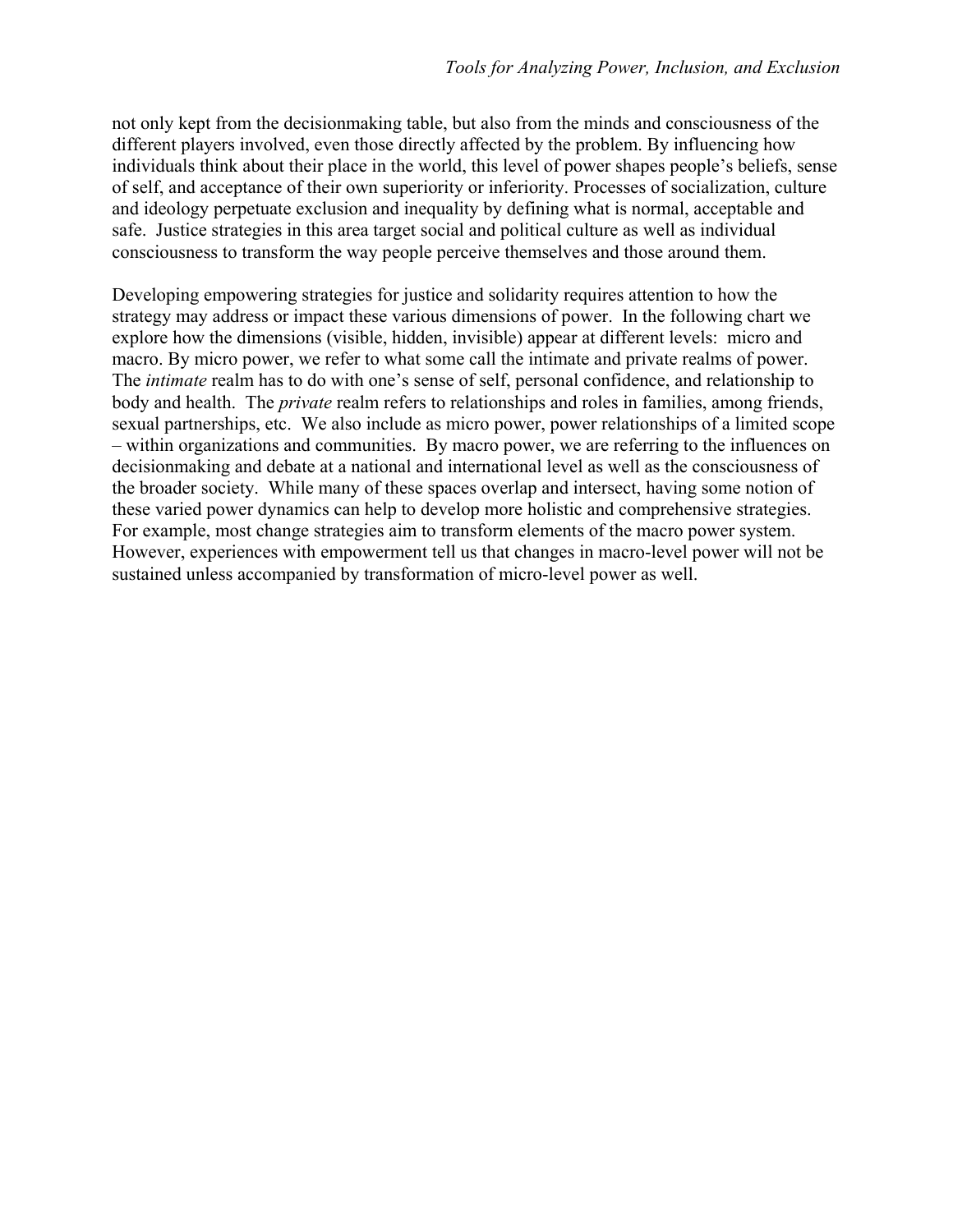|                                                                         | Micro power (Power dynamics that take<br>place within an individual, organization and<br>community)                                                                                                                                                                                                                                                     | <b>Macro Power</b> (Power dynamics that shape national<br>and international arenas and broader public spaces)                                                                                                                                                                                                                         |
|-------------------------------------------------------------------------|---------------------------------------------------------------------------------------------------------------------------------------------------------------------------------------------------------------------------------------------------------------------------------------------------------------------------------------------------------|---------------------------------------------------------------------------------------------------------------------------------------------------------------------------------------------------------------------------------------------------------------------------------------------------------------------------------------|
| <b>Visible</b><br><b>Observable</b><br><b>Decision</b><br><b>Making</b> | What does representation look like within our<br>organizations and strategies (who is speaking<br>for whom and what are class, race, gender,<br>and other differences)?<br>Who are the leaders and are there<br>opportunities for new leadership?<br>What are the coalition dynamics? How are<br>decisions made? How is conflict managed?               | What does representation look like in formal political<br>spaces, international financial institutions, etc.?<br>How are public policy decisions made (who is included<br>and who is not in the process)?<br>How do decisionmakers interact (or not) with citizens?                                                                   |
| <b>Hidden</b><br><b>Setting the</b><br><b>Political</b><br>Agenda       | Within family/ community/ organizations/<br>movements, what agendas dominate?<br>Are gender, class, ethnicity and other<br>dimensions integrated into justice strategies?<br>How is information gathered and used? To<br>what extent is practical knowledge valued<br>alongside technical expertise?                                                    | What institutions and/or individuals have access to the<br>decision making process and how is this access<br>determined?<br>How do civil society groups project their agenda and get<br>their issues on decisionmakers' agendas? How are<br>spaces created to negotiate with decisionmakers? How<br>is information used and produced? |
| <b>Invisible</b><br><b>Shaping</b><br><b>Meaning</b>                    | How are internalized social (race/gender/<br>ethnic/class/etc.) roles and stereotypes played<br>out in family, work and community?<br>Do people think they are too "stupid" to<br>understand the problems that affect them?<br>Do they think they have no role and no right in<br>changing their situation and that they're to<br>blame for being poor? | Is there systematic discrimination/exclusion whether on<br>basis of race, class, gender, age, etc.?<br>How are problems "sold" to the public – as natural,<br>inevitable? Are people made to feel that they have any<br>role in the solution?<br>What is the paradigm of development that underlies<br>decisionmaking.                |

*Developed by Just Associates, 2003* 

In thinking about the different levels of power, gender theory adds another important perspective by reminding us that each individual's experience of power and powerlessness will be different based on gender, race, class, age, or any other number of factors. For example, a woman politician who appears confident in public may accept a subordinate role in her family; she may even survive abuse in her private relationships while keeping up with the demands and image of her public duties. With the challenge of AIDS prevention, we see many seemingly educated, empowered women and men around the world fail to take measures to protect themselves against the disease despite the knowledge and resources to do so. Acknowledging these layers and contradictions can be helpful in understanding the tensions generated by empowerment for many people. Change strategies that focus solely on the public realm may overlook critical challenges facing people, especially women, when they return to their homes and families.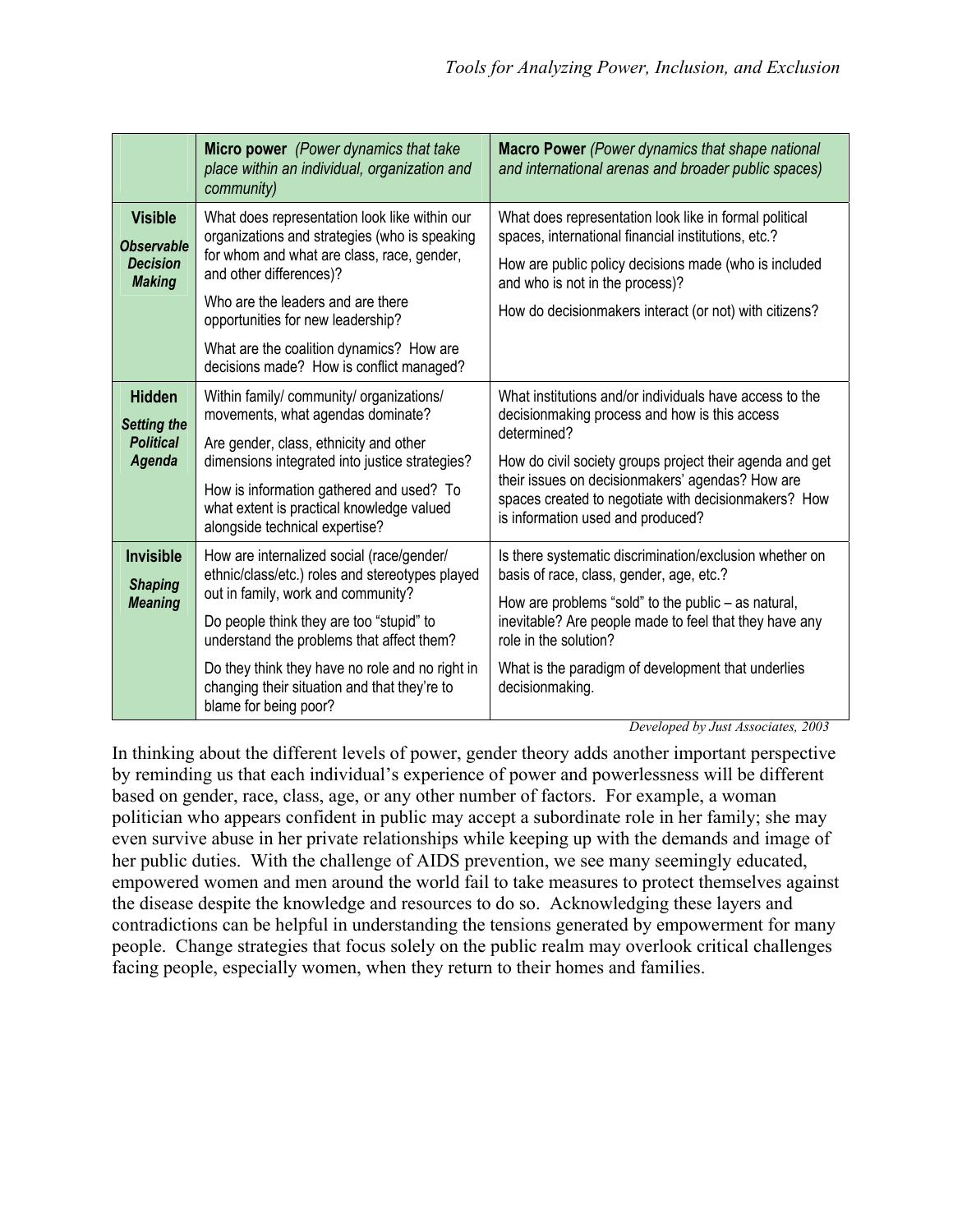#### *Power and Conflict*

 $\overline{a}$ 

Power is integral to all conflict . . . practitioners must become aware of their own power, their assumptions about power and the values and goals they bring to conflict situations. They must also explicitly assess how power is operating in the conflictive relationships, evaluate their own role, and seek the appropriate process in conflicts of significant power imbalance … In each conflict situation, it is important to ask questions such as: What are the sources of power for those in conflict? Is there a significant power imbalance? Is power being misused or abused? How can the less powerful become more empowered? What intervention is most appropriate?

*Carolyn Shronk-Shenk, Mediation and Facilitation Training Manual. Akron, PA: Mennonite Conciliation Service, 2000.* 

Adam Curle, one of the pioneers in conflict resolution, highlights the problems of power in peacemaking and emphasizes consciousness-raising, advocacy, and negotiation as critical moments in the process. The matrix on the next page provides a synopsis of his ideas (see also John Paul Lederach). He traces the movement from unpeaceful to peaceful relationships by comparing levels of power with levels of awareness and moments in the process. When a conflict is hidden or latent, education and consciousness-raising help make people aware of the problem and the power imbalances inherent in the situation.<sup>4</sup>

As people become conscious of a conflict and their own interests, many move to action and confront the problem through advocacy and activism. If successful, the process increases the balance of power and legitimizes their efforts for change. Once inequities have been addressed, and only then, do negotiation and sustainable peace become possible.



<sup>&</sup>lt;sup>4</sup> This discussion is based on Adam Curle's Framework for Moving to Peaceful Relations in Making Peace, Tavistock, 1972. John Paul Lederach, Preparing for Peace: Conflict Transformation Across Cultures, Syracuse UP, 1995.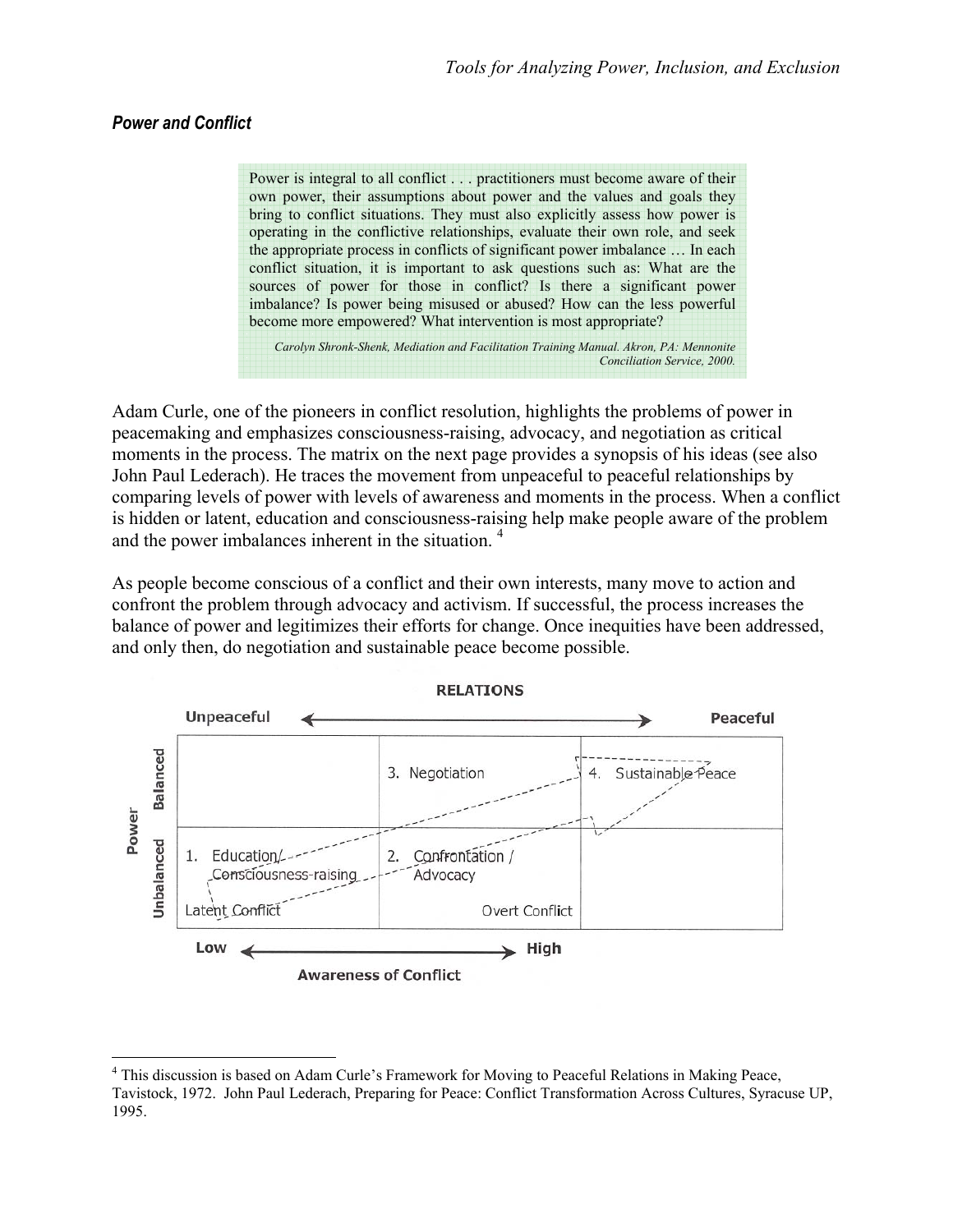# **Breaking the Ice Around Power**

# **Identifying Sources and Uses of Power5**

This exercise is a quick way to introduce the concept of power and encourage people to recognize their own power and potential. It should only take between 30 – 45 minutes.

Show or hand out copies of the illustrations below and then ask participants to:

- Identify and describe the kind of power depicted in each of the four drawings.
- Explain the impact of this kind of power on people's participation in development.
- Explain the impact of this kind of power on policies and program to address poverty.

Next, discuss the following two questions:

- What are the main sources of power?
- What are your potential sources of power as a citizen?



5 From VeneKlasen with Miller (2002). *A New Weave of Power, People & Politics.* Oklahoma: World Neighbors.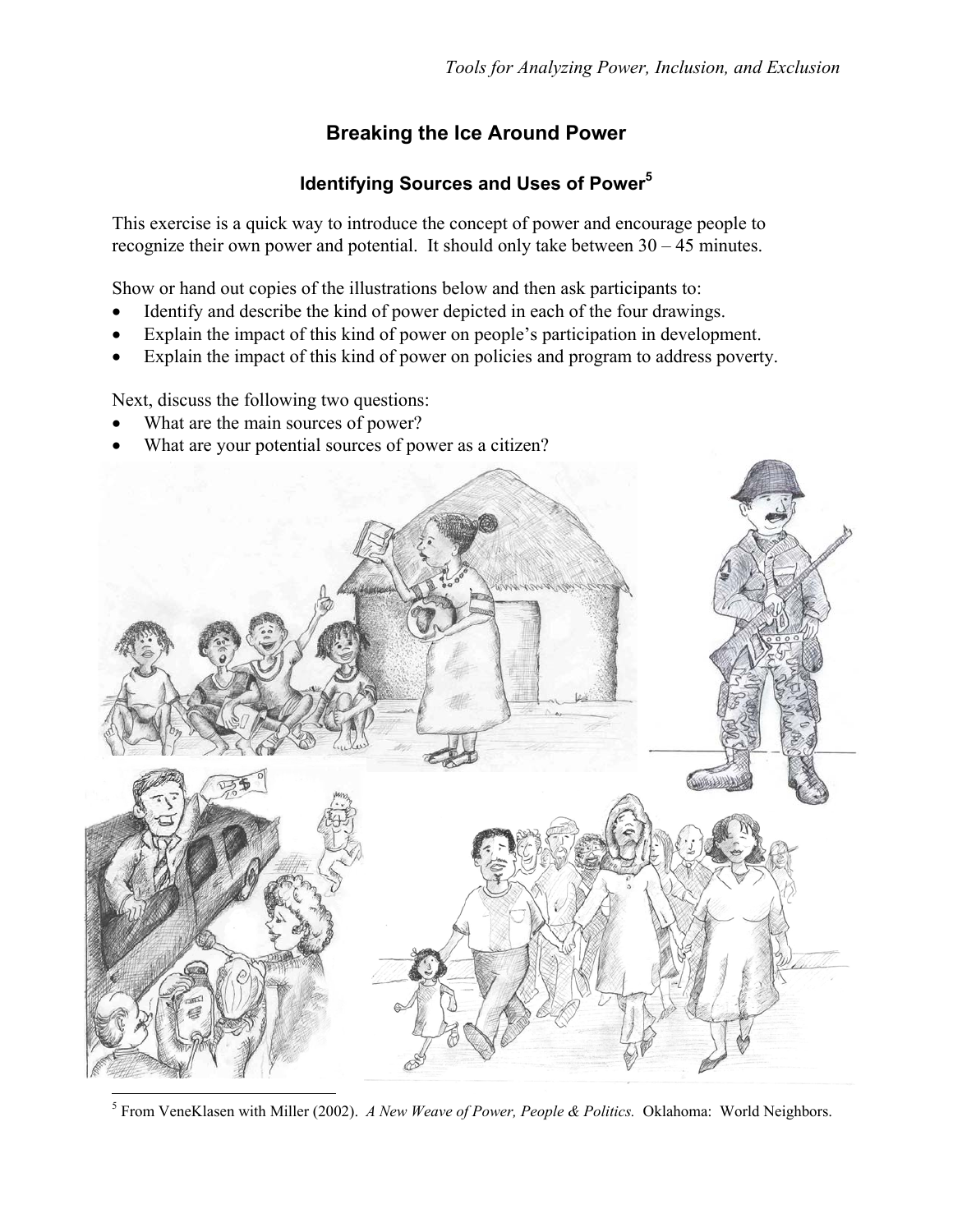# **Power Flower6**

This exercise is a useful introduction to a broader analysis of power. It helps to:

- identify who we are individually and as a group in relation to those with power in our societies;
- deepen our understanding of how identity, power, subordination, and exclusion affect our organizations, ourselves as individuals, and advocacy planning.
- illustrate how power is dynamic and relational.

The *Power Flower* looks at who we are in relation to those who have power in society. We use the outer circle of petals to describe the dominant social identity. The group usually fills in the outer circle of petals together. We use the inner petals to describe the social identity of individuals. Participants usually fill in the inner petals by themselves.



3. Hand out pieces of paper with pre-drawn flowers on them to each person. Ask people to work individually and write in the outer circles of their flowers the dominant characteristics that were agreed on by the group.

4. Ask each person to write their own identities for each petal/category on the flower's inner circle.

# *Discussion*

 $\overline{a}$ 

Once each person has completed their flower, the facilitator can lead a discussion around questions such as:

- How many of your individual characteristics are different from the dominant identity? Which characteristics cannot be changed? What does this say about your own power or potential for power?
- What does the exercise reveal about us as a group? What are the differences and similarities in relation to the dominant power? How can that influence our work?
- What does this exercise tell us about identity and power more broadly?

<sup>6</sup> From VeneKlasen with Miller (2002). *A New Weave of Power, People & Politics.* Oklahoma: World Neighbors.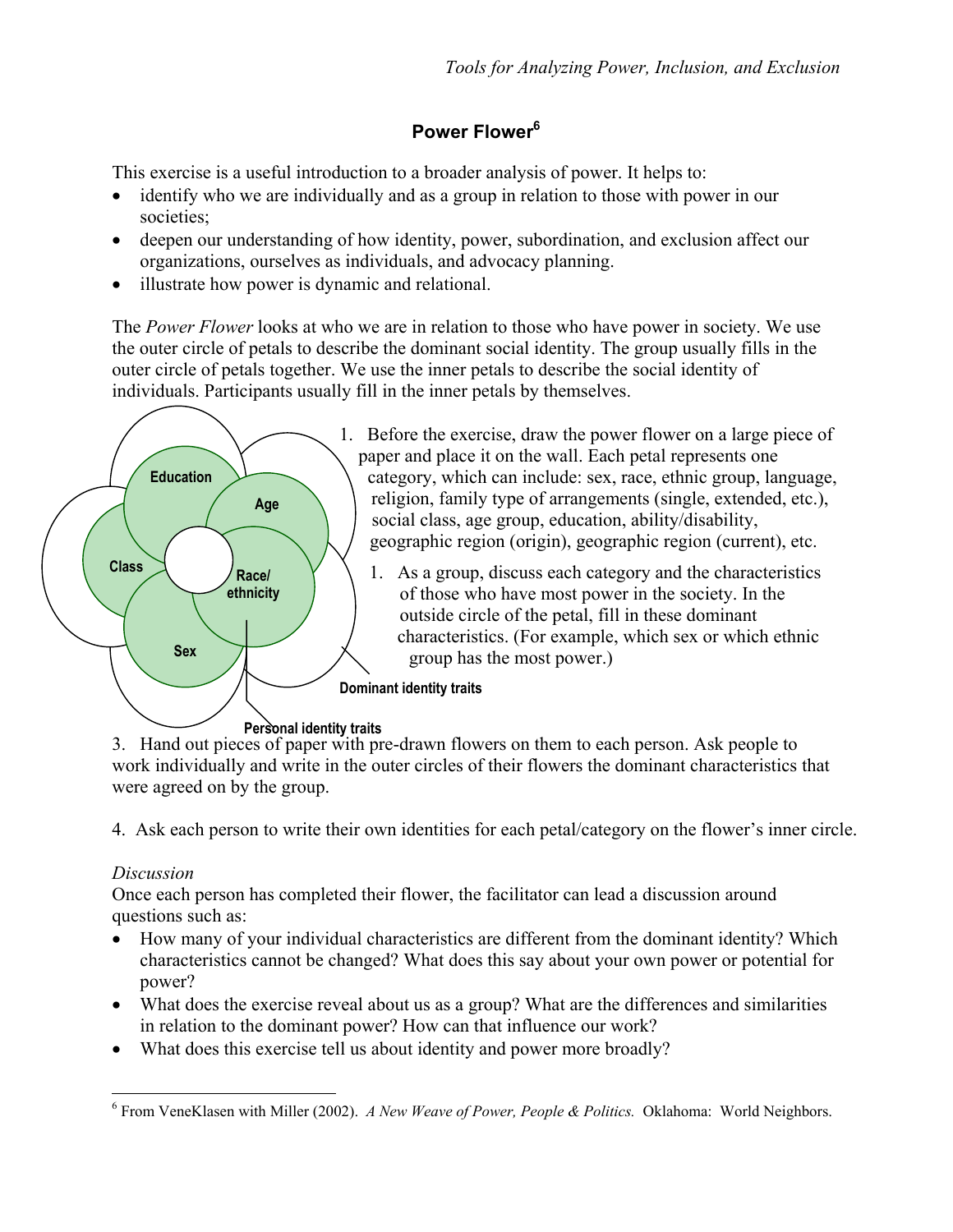# **Power, Political Participation, and Social Change7**

**Using this tool:** This tool will help participants deepen their understanding of power as a three-dimensional, dynamic process. It asks people to think about how the various dimensions of power impact their work and the kinds of strategies that can influence those dimensions.

Before starting the exercise, be sure that people are familiar with the distinctions between visible, hidden and invisible power. You may want to give them a handout, drawing from the material on page 47. Discuss the example provided to help clarify the distinctions. It may also be useful to return to the results of earlier analysis exercises to draw out examples of the various dimensions of power already identified.

Time estimated:  $1\frac{1}{2}$  - 2 hours

 $\overline{a}$ 

Introduce this exercise by reminding the group that power operates in different ways to affect people's ability to promote justice and social change. Participation in public decisionmaking seems relatively straightforward on the surface. It appears to be determined by the political context, clout, resources and expertise of different political actors. Yet invisible and hidden mechanisms of power shape the effectiveness of citizen participation. These mechanisms can lead to powerlessness, conflict, marginalization and resistance. Different strategies are required to counter these mechanisms so that political participation can be more inclusive and so people can exercise their rights and responsibilities as citizens.

This exercise is best done with small groups. Give each group flipchart paper and markers and using the matrix below as a guide, ask them to respond to the following questions:

- What are some examples of visible, hidden and invisible power that you have seen in your work? You may have examples of power that has worked against your efforts, as well as examples of positive power that has strengthened your work.
- What are some potential responses or strategies to either counter the negative impact of these uses of power, or to build on and catalyze the positive power?

|                  | <b>Examples</b> | <b>Responses / Strategies</b> |
|------------------|-----------------|-------------------------------|
| <b>Visible</b>   |                 |                               |
| Hidden           |                 |                               |
| <b>Invisible</b> |                 |                               |

<sup>7</sup> Adapted from VeneKlasen with Miller (2002). *A New Weave of Power, People & Politics.* Oklahoma: World Neighbors.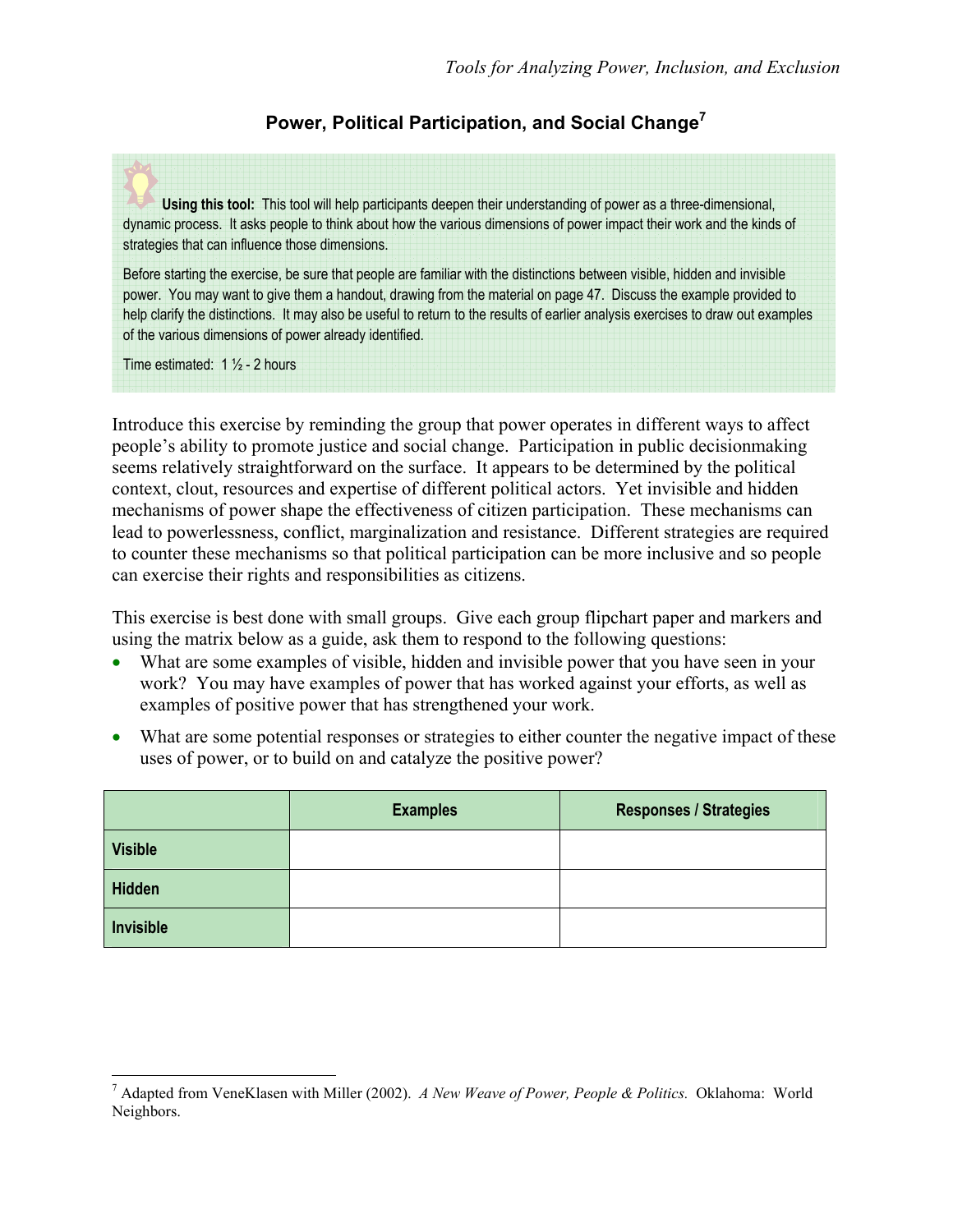# *For example:*

|                                                                                                                                                                                                                                                                                                                                                                                                                                                                                                                                                                                                                                                                                                                                                                                                                                                 | <b>Examples</b>                                                                                                                                                                                                                                                                                                                                                                                                                                                                                                                                                                                                                                                                                            | <b>Responses / Strategies</b>                                                                                                                                                                                                                                                                                                                                                                                                                                                                                                                                                                                                                          |  |
|-------------------------------------------------------------------------------------------------------------------------------------------------------------------------------------------------------------------------------------------------------------------------------------------------------------------------------------------------------------------------------------------------------------------------------------------------------------------------------------------------------------------------------------------------------------------------------------------------------------------------------------------------------------------------------------------------------------------------------------------------------------------------------------------------------------------------------------------------|------------------------------------------------------------------------------------------------------------------------------------------------------------------------------------------------------------------------------------------------------------------------------------------------------------------------------------------------------------------------------------------------------------------------------------------------------------------------------------------------------------------------------------------------------------------------------------------------------------------------------------------------------------------------------------------------------------|--------------------------------------------------------------------------------------------------------------------------------------------------------------------------------------------------------------------------------------------------------------------------------------------------------------------------------------------------------------------------------------------------------------------------------------------------------------------------------------------------------------------------------------------------------------------------------------------------------------------------------------------------------|--|
| Visible: Making & Enforcing the<br><b>Rules</b><br>Formal institutions & officials: President,<br>Prime Minister, legislature, courts,<br>ministries, police, military, etc. United<br>Nations, IMF, World Bank; Private sector:<br>industry, multinational corporations,<br>chamber of commerce, businesses, etc.<br>Instruments: Policies, laws, constitutions,<br>budgets, regulations, conventions,<br>implementing mechanisms, etc.<br>Hidden: Setting the Agenda<br>Exclusion & delegitimization: Certain<br>groups (and their issues) excluded from<br>decisionmaking by society's and politics'<br>unwritten rules, practices, and institution.<br>They and their grievances are made<br>invisible by intimidation, misinformation<br>and co-optation.<br>Often, formal institutions with visible<br>power, also exercise hidden power. | Biased laws/policies (e.g. health care<br>policies that do not address women's<br>reproductive needs);<br>Decisionmaking structures<br>(parliaments, courts, etc.) are closed to<br>people's voices and unrepresentative<br>The principle of 'equality' may exist in<br>law, but parliaments and courts are not<br>fairly representative of women and<br>minorities.<br>Leaders are labeled trouble-makers or<br>unrepresentative.<br>Issues such as domestic violence,<br>childcare, and others are relegated to<br>the private realm of the family and<br>therefore not considered worthy of<br>public action.<br>The media does not consider these<br>groups' issues to be mainstream or<br>newsworthy. | - Lobbying & monitoring<br>- Negotiation & litigation<br>- Public education & media<br>- Policy research, proposals<br>- Shadow reports<br>- Marches & demonstrations<br>- Voting & running for office<br>- Modeling innovations<br>- Collaboration<br>- Etc.<br>Building active constituencies<br>$\overline{a}$<br>around common concerns<br>Strengthening organizations,<br>÷,<br>coalitions, movements, and<br>accountable leaders<br>Mobilizing around shared agendas;<br>demonstrating clout through direct<br>action<br>Participatory research and<br>$\overline{a}$<br>dissemination of information that<br>legitimizes the issues of excluded |  |
|                                                                                                                                                                                                                                                                                                                                                                                                                                                                                                                                                                                                                                                                                                                                                                                                                                                 |                                                                                                                                                                                                                                                                                                                                                                                                                                                                                                                                                                                                                                                                                                            | groups<br>Etc.<br>$\overline{a}$                                                                                                                                                                                                                                                                                                                                                                                                                                                                                                                                                                                                                       |  |
| <b>Invisible: Shaping Meaning, Values</b><br>& What's 'Normal'<br>Socialization & control of information:<br>Processes, practices, cultural norms and<br>customs shape people's understanding of<br>their needs, roles, possibilities and actions<br>in ways that deter effective action for<br>change.                                                                                                                                                                                                                                                                                                                                                                                                                                                                                                                                         | Among marginal groups, socialization<br>internalizes feelings of subordination,<br>apathy, self-blame, powerlessness,<br>unworthiness, hostility, anger, etc.<br>Crucial information is concealed or<br>inaccessible.<br>Poor farmers blame themselves for<br>poverty, despite unequal access to<br>global markets for fairly priced goods.                                                                                                                                                                                                                                                                                                                                                                | Education for confidence,<br>$\overline{a}$<br>citizenship, collaboration, political<br>awareness & analysis, using<br>alternative media<br>Sharing stories, speaking out and<br>connecting with others, affirming<br>resistance, linking concrete<br>problems to rights<br>Investigation, action research and<br>dissemination of concealed<br>information<br>Etc.<br>$\overline{\phantom{a}}$                                                                                                                                                                                                                                                        |  |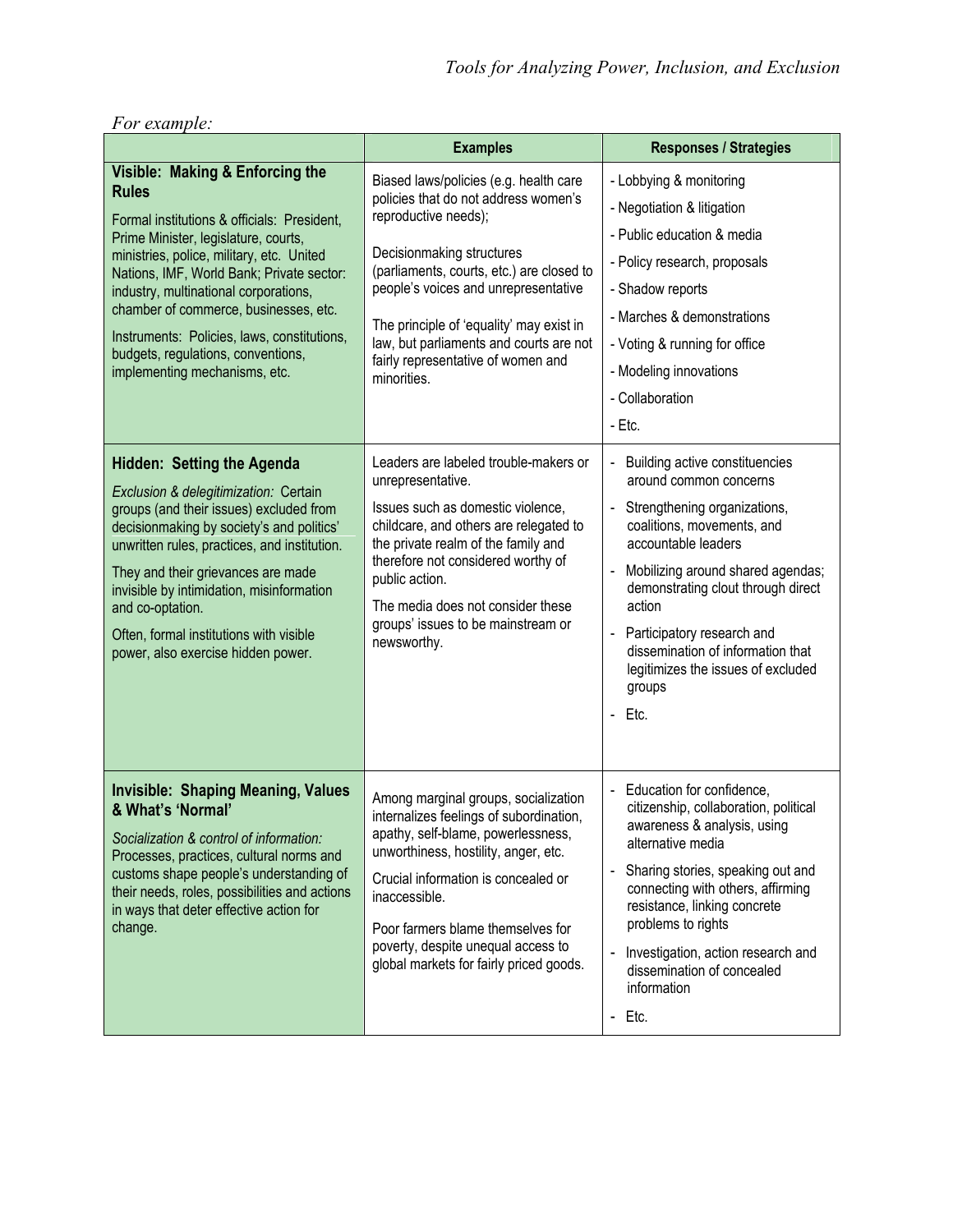# **Factors of Exclusion, Subordination & Privilege8**

**Using this tool:** This tool has two parts. First, it examines various factors that impact who has more and who has less power in society. Building on the analysis of how factors of exclusion operate, the second part of the tool can offer insight into the attitudes and behaviors that perpetuate imbalances of power and exclusion. It serves to:

- probe assumptions about inequality and what determines dominance or subordination;
- reflect on how people are socialized to accept their status and how people resist their subordinate role;

• help understand the psychological and cultural challenges of organizing, citizen participation, and work for change. Time estimated:  $1\frac{1}{2}$  - 2 hours

1. Discuss the following excerpt on **factors of exclusion** with participants. Break into small groups and ask each group to select four 'factors of exclusion.' For each one, they should discuss examples from their work where they have seen that type of discrimination and how it is perpetuated.

What determines who has more power and who has less power in society and in development processes? Physical traits and social circumstances that are inherited at birth often determine an individual's opportunities, choices and even sense of self. This happens not because these characteristics are inborn, but rather because of negative value judgments attributed to them. People then often justify prejudice as "natural", when it's really the *social meaning* we give to biological facts — like being a man or woman, or having a particular skin color – that defines inequality. Although a few people overcome the social barriers of their disadvantage, most do not unless there is a dramatic change in society.

Over the last twenty years, a number of social movements have focused on fighting prejudice and barriers derived from people's identity based on gender, race, age, ethnicity, religion among others. These factors combine in different ways in different contexts to determine who makes decisions and who has access to resources.

Nature (biology) vs. nurture (socialization) is the subject of much research and debate. But regardless of whether someone's behavior has genetic roots or is primarily a function of socialization, social justice advocates are concerned about inequality. Promoting acceptance of diversity is a fundamental principle of this kind of advocacy. Finding common ground while recognizing difference is critical to healthy, stable societies.

#### **What Is Discrimination?**

 $\overline{a}$ 

Differentiation between people on the grounds of gender, age, race, class or other factors. Discrimination can operate institutionally in the public sphere (e.g. racial discrimination in apartheid South Africa; gender discrimination in the Middle East). It can also operate at a less visible level through culture, social beliefs and ideology, which can be measured by relative levels of education, political representation, percentages living in poverty, etc.

<sup>8</sup> From VeneKlasen with Miller (2002). *A New Weave of Power, People & Politics.* Oklahoma: World Neighbors.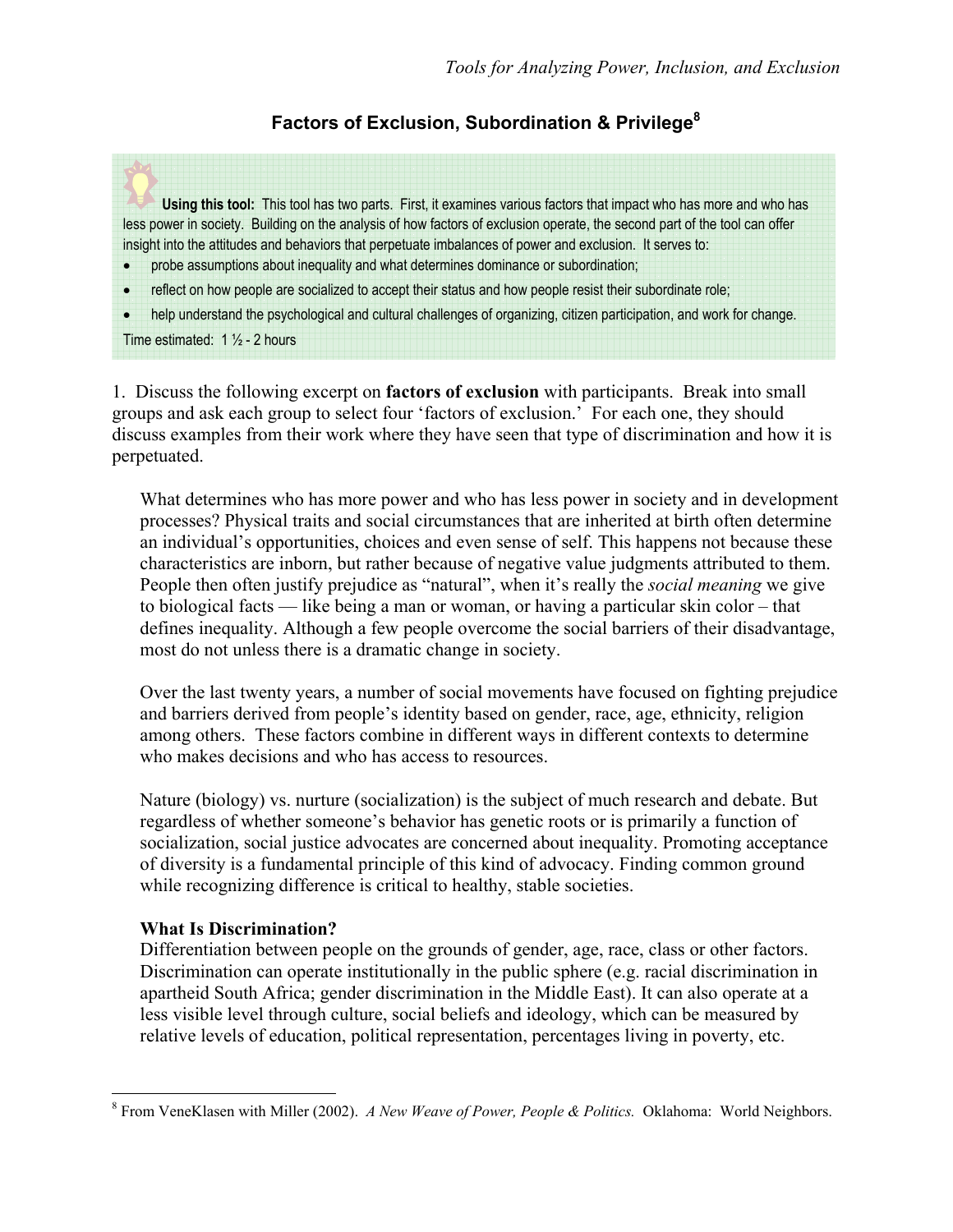# *Gender*

Social descriptions, roles and responsibilities attached to women and men. Whereas sex is a biological fact and unchanging, gender is a culturally derived, learned behavior that varies over time and is influenced by other socio-economic factors. Common gender stereotypes include: men are strong and rational/women are weak and emotional; men are breadwinners/ women are nurturers.

# *Race*

Strictly speaking, race refers to people of common origin. But in politics, race usually refers to skin color and facial features. People of color have been discriminated against for hundreds of years. The legacy of this discrimination can be seen in current economic, political and legal systems, as well as in strong stereotypes.

# *Ethnicity*

Refers to a common consciousness about shared origins, traditions, social beliefs and practices. Ethnicity is a more precise term than race. For example, not all black people share the same ethnicity.

# *Religion*

Religion refers to beliefs and worship of a transcendent or supernatural being(s). Religions usually embody a vision of right and wrong bestowed by the highest moral authority.

# *Socio-economic status/class*

This term has multiple meanings. It generally refers to a person's position in society as determined by a combination of factors such as education, and economic means. Socio-economic status is one of the most important sources of disadvantage or privilege.

# *Age*

The number of chronological years one has lived. Age is a common source of discrimination that affects men and women differently, and is weighted differently in different contexts. For example, in Africa and South Asia, age affords a woman more status, while in parts of the West, older women have less or no status.

# *Sexual orientation*

The term refers to a person's preference for a sexual partner. Whether an individual is heterosexual, homosexual or bisexual is usually highly politicized. There are, for example, different views as to whether sexual orientation is a matter of socialization or innate behavior, and whether homosexuality is immoral. Many societies are extremely oppressive toward people who do not follow these social norms.

# *Geographic location (place)*

The location where one lives can often determine choices, opportunities and resources. For example, rural residents are usually discriminated against in comparison to urban residents because they have less access to resources, services and decisionmakers. Another important geographic cleavage exists between the global north, which controls most of the world's resources, and the global south.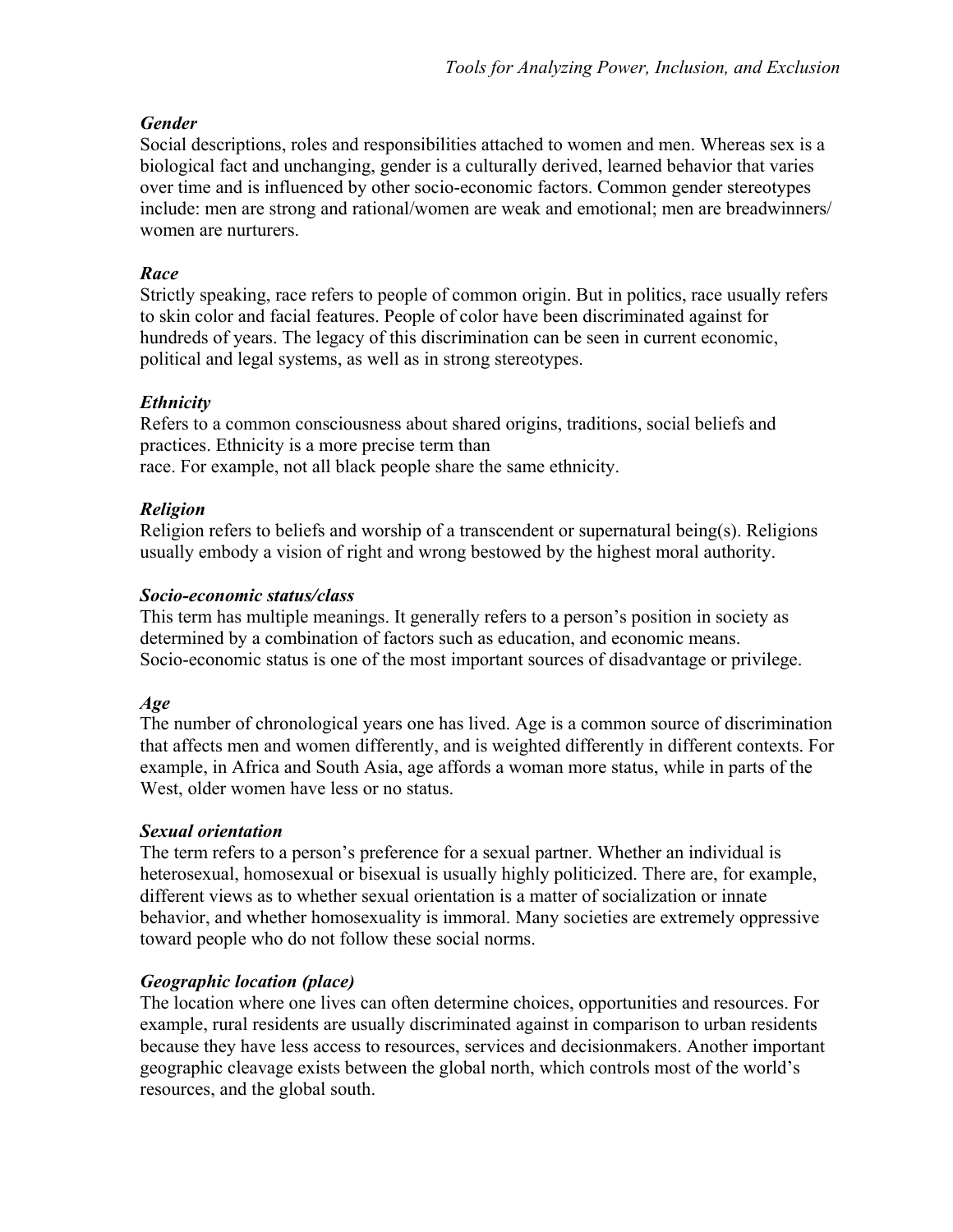# *Disability*

Refers to a physical or mental condition that makes a person different than what is considered normal. Disabilities often make a person operate at a different pace and require some assistance to attain "normal" activity. Societies are often abusive to people with disabilities.

 **2. Looking at Dominance and Subordination.** Invisible mechanisms of *power over* can socialize people into accepting an inferior role in society, as is the case with women in many societies. Simultaneously, socialization affirms feelings of entitlement among dominant groups. Socialization thus helps to maintain the unequal relationships that determine whose voices are heard in decisionmaking.

The chart on the next page, developed by PLAN International, examines behaviors associated with *power over* by looking at domination and subordination. The chart focuses principally on behaviors shaped by gender. However, it can also be applied to behaviors shaped by class, race and other factors of exclusion.

Many strategies aimed at social and political change fail to take into account these variations in experiences of subordination and exclusion. These factors combine in different ways in different contexts in determining who is dominant and who subordinate.

- i. Divide participants into two small groups: dominant and subordinate.
- ii. Ask each group to discuss the following questions and write their answers on newsprint:
	- How do people usually behave when their status is dominant or subordinate?
	- What are some of the stereotypes people hold about poor people, old people, women and men, people of different races, etc.?
	- What are the social justifications for different groups being dominant or subordinate?
	- What are the mechanisms that keep this status from changing?

After groups have discussed these questions for 20-30 minutes, open the discussion up to plenary. If there is time, ask the groups to present their analysis in the form of a skit. As a summary, hand out copies of the chart on the next page and ask for further comments.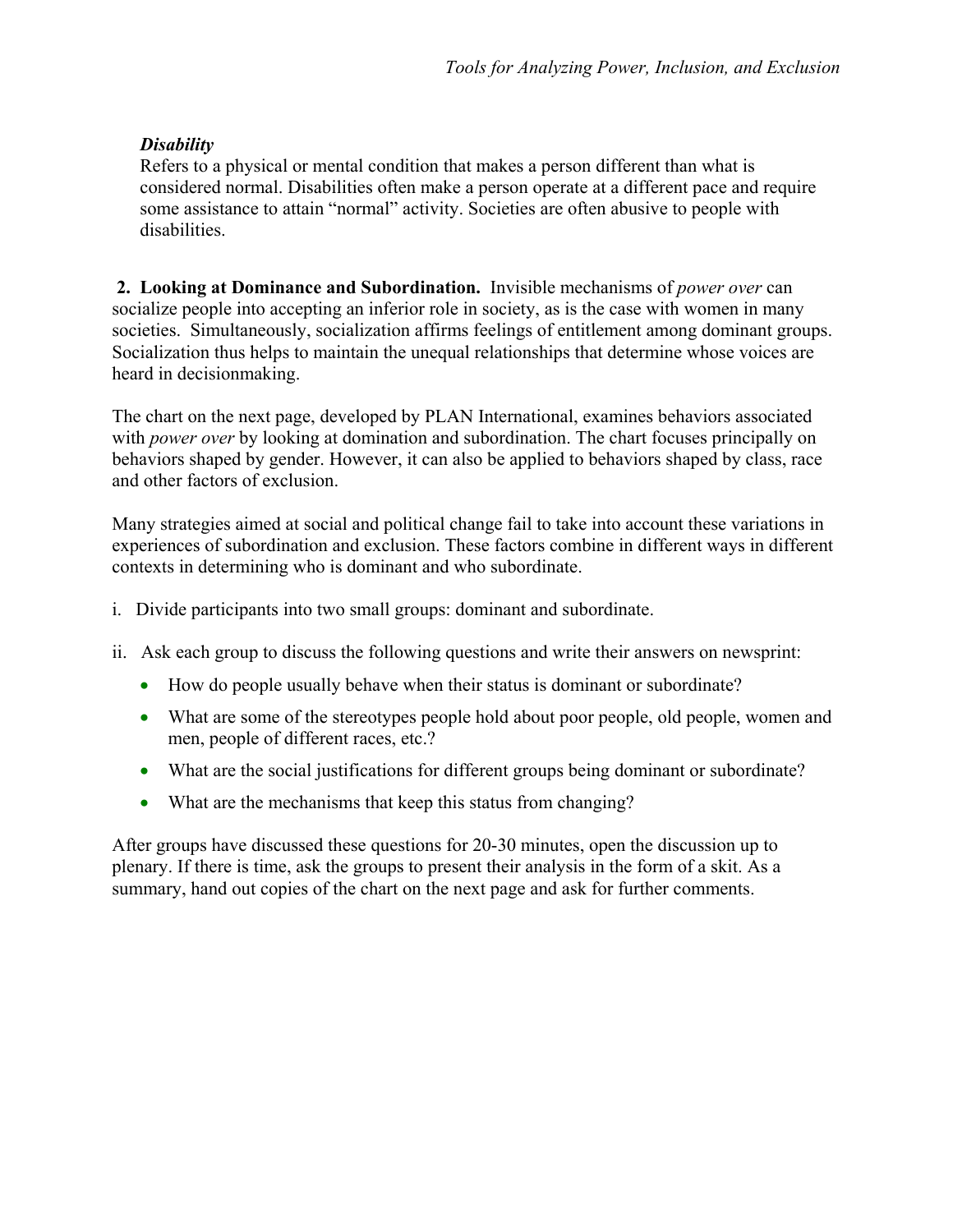| <b>Dominant and Subordinate Behavior</b>                                                                                          |                                                                                                                                                                   |  |  |  |  |  |  |
|-----------------------------------------------------------------------------------------------------------------------------------|-------------------------------------------------------------------------------------------------------------------------------------------------------------------|--|--|--|--|--|--|
| <b>DOMINANT BEHAVIOR</b>                                                                                                          | <b>SUBORDINATE BEHAVIOR</b>                                                                                                                                       |  |  |  |  |  |  |
| <b>Dominant behavior is accepted:</b>                                                                                             | Subordinates do not address domination<br>directly:<br>- Self-iniated action on one's own behalf is avoided<br>- Resort to indirect ways of acting and reacting   |  |  |  |  |  |  |
| - Is given at birth by cultural standards                                                                                         |                                                                                                                                                                   |  |  |  |  |  |  |
| - Defines who subordinates are                                                                                                    |                                                                                                                                                                   |  |  |  |  |  |  |
| - Is hierarchical                                                                                                                 |                                                                                                                                                                   |  |  |  |  |  |  |
| - Is patriarchal                                                                                                                  | - Hidden defiance by subordinates of dominants                                                                                                                    |  |  |  |  |  |  |
| <b>Negative labels are used about subordinates:</b>                                                                               | <b>Characteristics of subordinate interactions with</b><br>dominants:                                                                                             |  |  |  |  |  |  |
| - See subordinates as substandard                                                                                                 | - Know more about dominants than about themselves                                                                                                                 |  |  |  |  |  |  |
| - See subordinates in server roles                                                                                                | - Interest is focused on what the dominant wants or                                                                                                               |  |  |  |  |  |  |
| - See subordinates as incapable of "higher" labor,                                                                                | will do                                                                                                                                                           |  |  |  |  |  |  |
| thinking or positions due to immutable factors (i.e.,<br>mind, body, race, sex)                                                   | - Do not give dominants feedback about how the<br>dominant is perceived                                                                                           |  |  |  |  |  |  |
| Dominant actions and culture encourage<br>subordinates to develop traits of:                                                      | Self-defeating behavior is often present in<br>subordinates:                                                                                                      |  |  |  |  |  |  |
| - Submissiveness; dependency; passivity; lack of<br>initiative; inability to act, think, do or decide for<br>themselves           | - Self-put-downs, inability to see choices, withdrawal,<br>aggression, high control needs of others                                                               |  |  |  |  |  |  |
| Dominants build these concepts into society<br>through philosophy, religion, science, morality,                                   | - Subordinates have difficulty working with other<br>members of the subordinate group                                                                             |  |  |  |  |  |  |
| media, education, legal systems, cultural laws,<br>rituals, traditions:<br>- Acceptance of position: happy with role, supposed to | - Subordinates often feel more responsible for helping<br>others than helping themselves. This self-denial is<br>used by dominants to keep subordinates in place. |  |  |  |  |  |  |
| be this way, it is cultural, it is normal, women are<br>naturally this way                                                        | - Feel unconscious need to protect the dominant<br>behavior                                                                                                       |  |  |  |  |  |  |
| - Language is used to control behavior of<br>subordinates: negative labels are given to subordinates                              | Subordinates internalize untruths about<br>themselves:                                                                                                            |  |  |  |  |  |  |
| who stray from the prescribed behaviors                                                                                           | - Ambivalence regarding dominant myths vs. internally<br>felt truths                                                                                              |  |  |  |  |  |  |
|                                                                                                                                   | Despite these traits, subordinates can and do<br>move toward greater freedom of expression<br>and action.                                                         |  |  |  |  |  |  |

From VeneKlasen with Miller (2002). *A New Weave of Power, People & Politics.* Oklahoma: World Neighbors.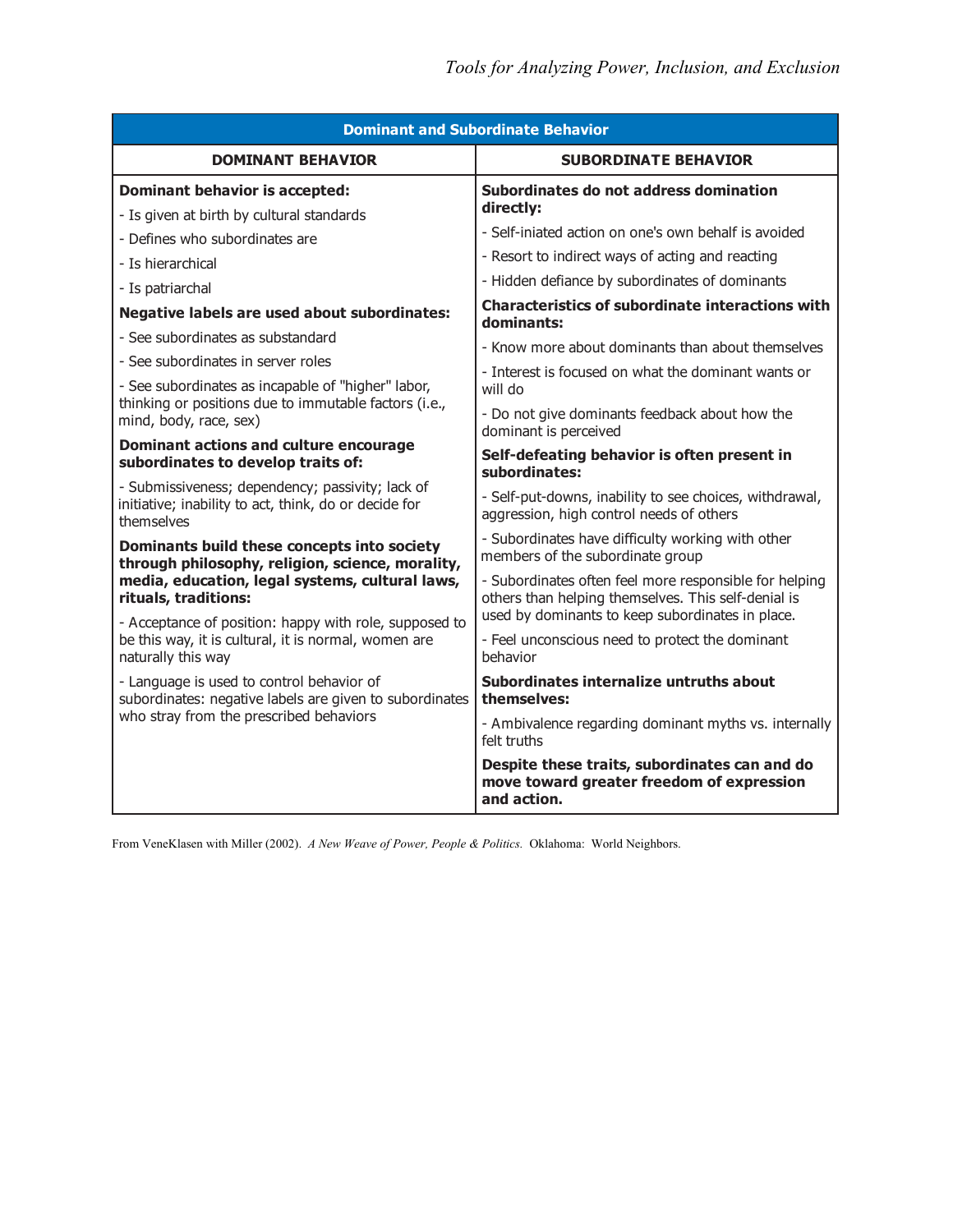### **Gender Analysis: Division of Labor**

**Using this tool:** This tool helps to deepen the analysis of how women and men may be impacted differently both by a problem and a proposed solution or program. These are important considerations for project design, and for assessing impact.

Time estimated: 1 ½ hours

Discuss with participants some of the key gender concepts in the box on the next page and how they are relevant for the organization's planning and programs. This tool is intended to specifically analyze the gender division of labor. Both men and women work, but they tend to do different work and men's work is usually valued more than women's.

Work can be divided into three categories: productive, reproductive, and community work. *Productive* work is the production of goods and services for consumption and trade. It normally earns money for the person who does it. Men tend to do more productive work than women. *Reproductive* work involves the care and maintenance of the household. It includes childcare, cooking, water and fuel collection, shopping, and family health care. Although it is crucial for human survival and often involves many hours of labor, it is usually not considered "real" work. It thus is given little formal or monetary value. It is done mainly by women. *Community* work is the collective organization of social events and services, community projects, ceremonies, and similar events. It is done by both women and men, although they usually perform different tasks. Lack of recognition of certain categories of work distorts policy planning because much of women's labor is not counted.

Next, ask participants to discuss the following questions:

- What do women and girls do (paid and unpaid)?
- What do men and boys do (paid and unpaid)?
- What are the implications of this division of labor?
- How are women and men impacted differently by the problem? How will they be impacted by the proposed solution/program?
- Will the proposed solution or program reinforce or challenge the existing division of labor?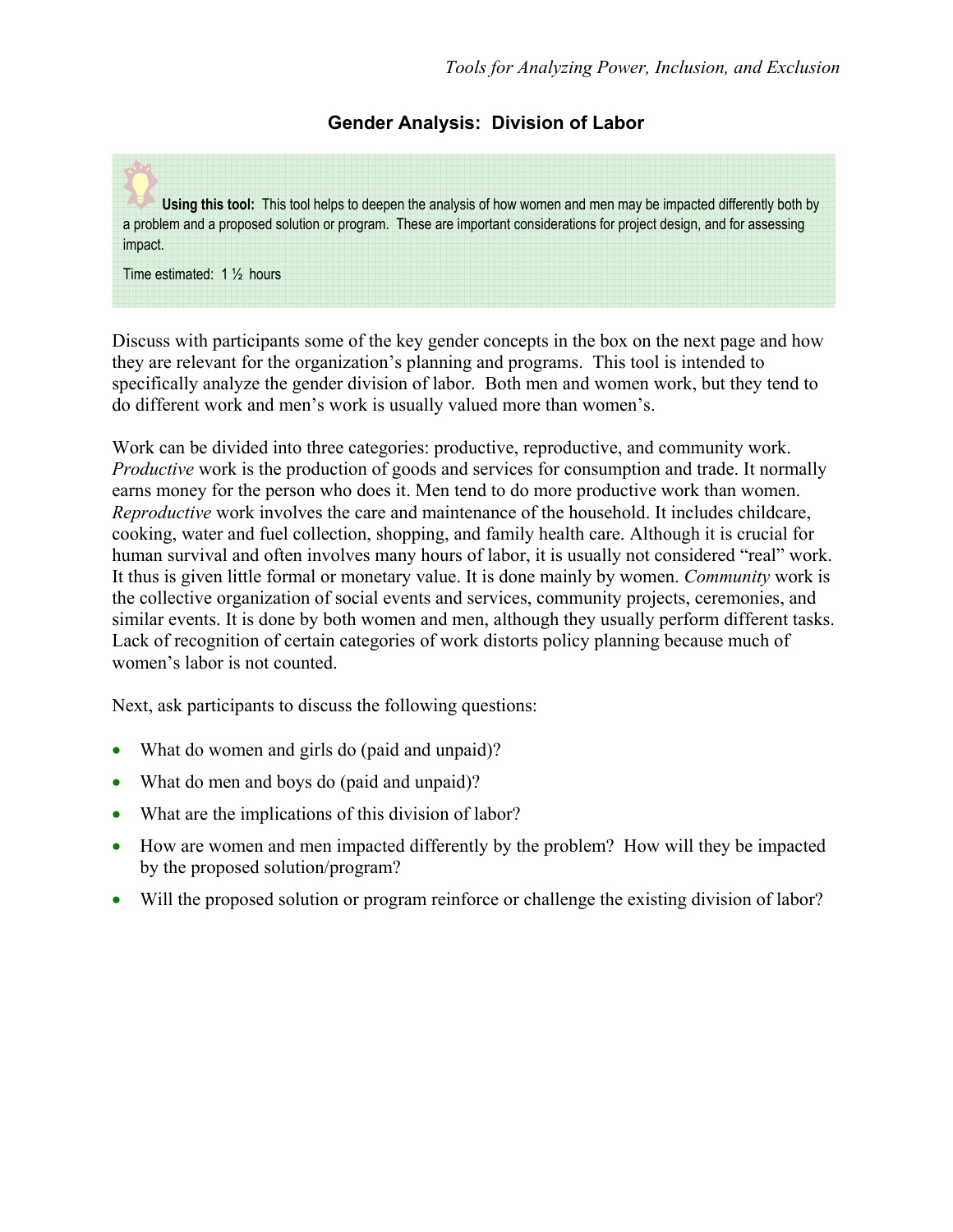#### **Other Key Gender Concepts**

**Equality vs. Equity:** Many people see social change as aiming at equality of opportunity. But systemic discrimination puts some people in a better place than others to take advantage of opportunities. So, if we want to address disadvantage effectively, it is important to address the underlying barriers and measure success by equity of impact, not just equality of opportunity.

**Gender as a social construct:** Sex is biologically determined, and is the same across cultures and across time. But the attributes and roles prescribed for men and women, boys and girls are culturally specific. Gender is learned through a process of socialization in a particular society. From birth, boys and girls are encouraged to behave a certain way and to aspire to different life goals and perform particular roles. Parents, teachers, peers, and many aspects of culture and society reinforce these patterns. There is considerable variation in gender roles from culture to culture.

**The question of power:** A gender lens provides insights into collaborative and controlling forms of power. It stresses the importance of changing patterns of *power over*. We also need to be aware when our actions may increase divisions and conflict, and be sure that those who will bear the consequences understand and accept the risks.

From VeneKlasen with Miller (2002). *A New Weave of Power, People & Politics.* Oklahoma: World Neighbors.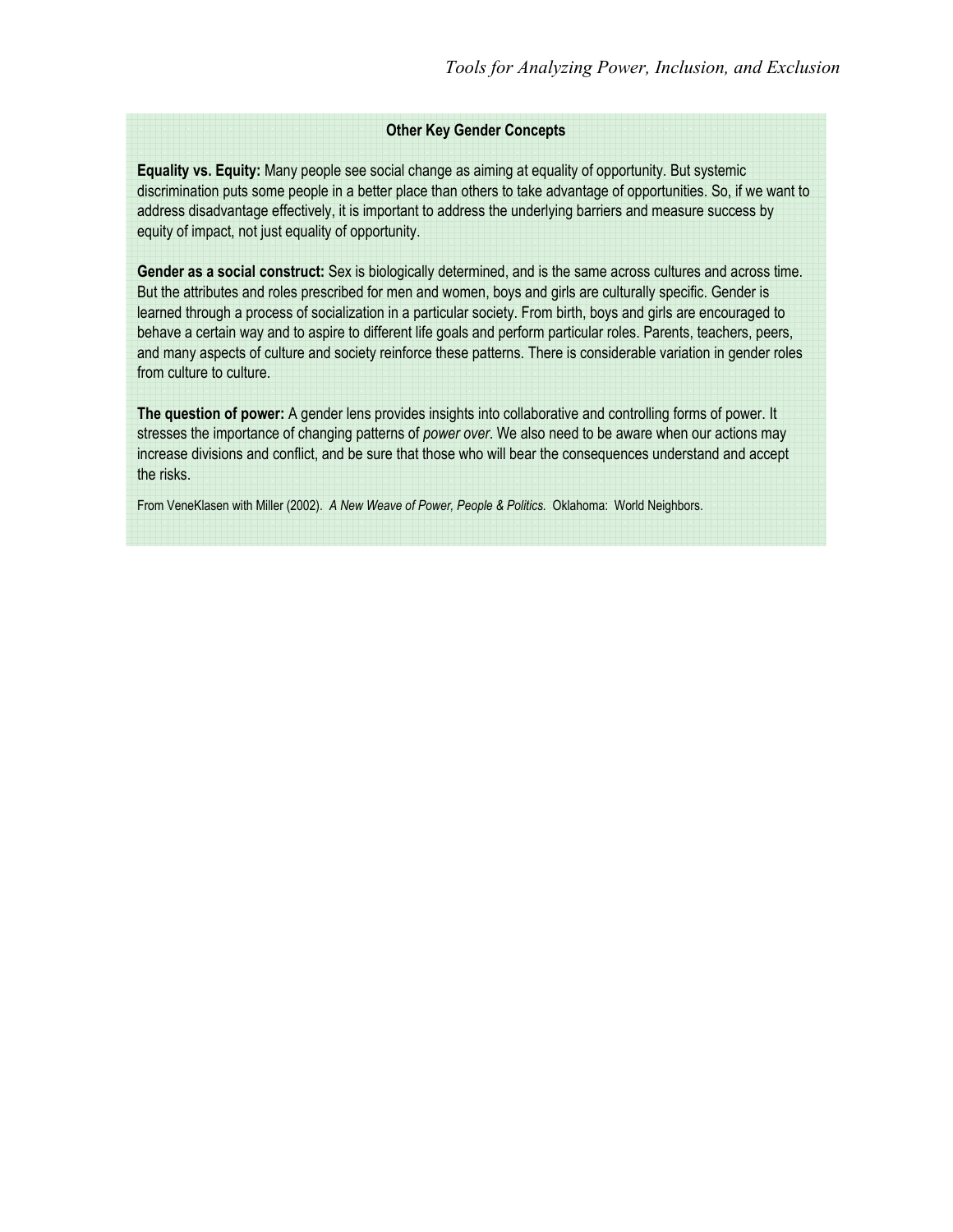# **Access and control profile9**

**Using this tool:** One way to identify inequalities in a community or group is with the *Access and Control Profile*. This gender analysis tool shows the power differences between women and men, but can also be applied to any disadvantaged subgroup. For example, you can add economic status, race, age, or religion. The profile asks questions about who has access to and who controls resources. *Access* refers to the opportunity to make use of something. *Control* has to do with decision making about the use of resources and the benefits that accrue thanks to those resources. Because it asks these important questions, development of a participatory profile can be motivating and politicizing for those involved. Analysis of difference and power dynamics in one's own community is important for political awareness.

Time estimated: 1 ½ - 2 hours

 $\overline{a}$ 

Inequality is at the heart of injustice, thus an important piece of promoting justice has to do with equitable access and control over goods and resources. For example, past agricultural support projects targeting women found that while they increased women's ability to generate income, men (usually their husbands) controlled how the money was used. That is why it is not enough to increase access to resources (provide equal opportunities) without also ensuring control over them (level the playing field). This kind of analysis is essential to ensure that an intervention promotes equity rather than reinforces inequalities that enable injustice to happen.

Using the matrix on the next page, participants can analyze who has access to and control of which resources and benefits in the community or household. The results of this analysis offer insights as to who has what kind of power, and who stands to benefit most from a particular intervention.

<sup>9</sup> Adapted from: March, Smyth, and Mukhopadhyay, *A Guide to Gender-Analysis Frameworks*, Oxfam Publishing, Oxford 1999, 34.